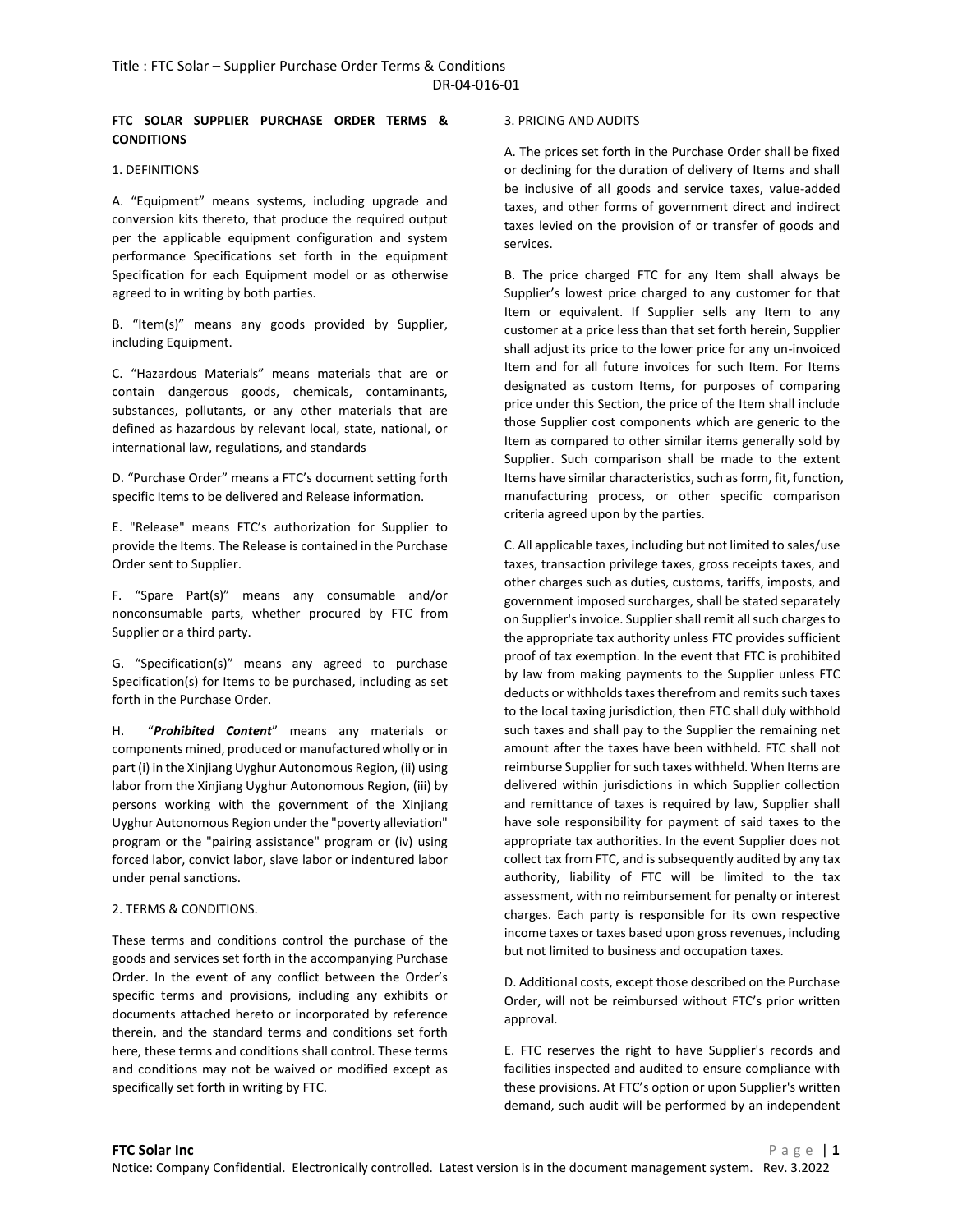

third party at FTC's expense. However, if Supplier is found to be in noncompliance in any way, Supplier shall reimburse FTC for all costs associated with the audit, along with any discrepancies discovered, within thirty (30) days after completion of the audit. The results of such audit shall be kept confidential by the auditor and if conducted by a third party, only Supplier's failures to abide by these Terms and Conditions shall be reported to FTC.

F. In addition, at any time during its performance of this Agreement, Supplier acknowledges FTC, its customers, or any of their authorized representatives may perform inspection of the Equipment and work in connection therewith, including inspections of Supplier's or its subcontractors' or suppliers' facilities. Supplier agrees to reasonably cooperate with such inspections, including by using reasonable efforts to enlist the cooperation of any applicable subcontractor or supplier. Without limiting the generality of the foregoing, Supplier shall provide access to Failure Modes and Effects Analysis (FMEA) in respect of any Equipment, including internal test data in respect thereof, upon request by FTC.

#### 4. INVOICING AND PAYMENT

A. Prompt payment discounts will be computed from the latest of: (i) the date of delivery of any Items; or (ii) the date a properly filled out original invoice is received by FTC. Payment is made when FTC's check is mailed, or EDI funds transfer initiated. FTC shall at its option either (i) make payment within sixty (60) days and receive a 2% discount from the total invoice, or (ii) make payment within one hundred twenty (120) days of receipt of the proper original invoice or delivery of any Items, whichever is later, at full price and without discount.

B. Original invoices shall be submitted and shall include: Purchase Order number, line Item number, listing of and dates of Items delivered, complete bill to address, description of incidental Items, quantities, unit price, extended totals, and any applicable taxes or other charges. FTC's payment shall not constitute acceptance.

C. Supplier shall be responsible for and hold FTC harmless for all payments to Supplier's vendors or subcontractors utilized in the performance of any services related to the Items.

D. Supplier agrees to invoice FTC no later than one hundred eighty (180) days after shipment of Items. FTC will not be obligated to make payment against any invoices submitted after such period.

#### 5. TERMINATION

A. FTC may terminate any Purchase Order or Release issued, or any part thereof, (i) at any time by giving thirty (30) days written notice of termination to Supplier or (ii) at any time upon immediate notice to Supplier if Supplier is in breach of the Purchase Order or any of these Terms and Conditions or Supplier is bankrupt or subject to an insolvency proceeding. Upon Supplier's receipt of such notice, Supplier shall, unless otherwise specified in such notice, immediately stop all work previously authorized and give prompt written notice to, and cause all of, its suppliers or subcontractors to cease all related work.

B. There shall be no termination charges for Items not yet provided. FTC will be responsible for payment of authorized Items already provided by Supplier but not yet invoiced. Upon payment of Supplier's claims, FTC shall be entitled to all work and materials paid for.

C. Before assuming any payment obligation under this section, FTC may inspect Supplier's work in process and audit all relevant documents prior to paying Supplier's invoice.

D. All of Supplier's indemnification obligations, confidentiality obligations, obligations related to the treatment and protection of FTC's intellectual properly, and warranty obligations, and any other obligations herein that would reasonably be necessary to survive in order to give effect to the foregoing shall survive any termination or expiration of the Purchase Order to which these Terms and Conditions relate.

#### 6. SPECIFICATIONS, IDENTIFICATION AND ERRATA

A. Supplier shall not modify the Specification for any Item purchased by FTC hereunder without the prior written approval of FTC.

B. Supplier shall cooperate with FTC to provide configuration control and tracking systems for Items supplied hereunder.

C. Supplier shall provide FTC with an errata list for each Item and shall promptly notify FTC in writing of any new errata with respect to the Items.

#### 7. SCHEDULING AND RELEASES

A. Supplier shall promptly deliver Items as defined by the Release.

B. FTC may place any portion of a Release on hold by written notice which shall take effect immediately upon receipt by Supplier. Releases placed on hold will be rescheduled or terminated by FTC in accordance with Section 5 within a reasonable time.

C. Any forecasts provided by FTC are for planning purposes only and do not constitute a Release or other commitment by FTC. FTC shall have no obligation with respect to the

#### **FTC Solar Inc** P a g e | **2**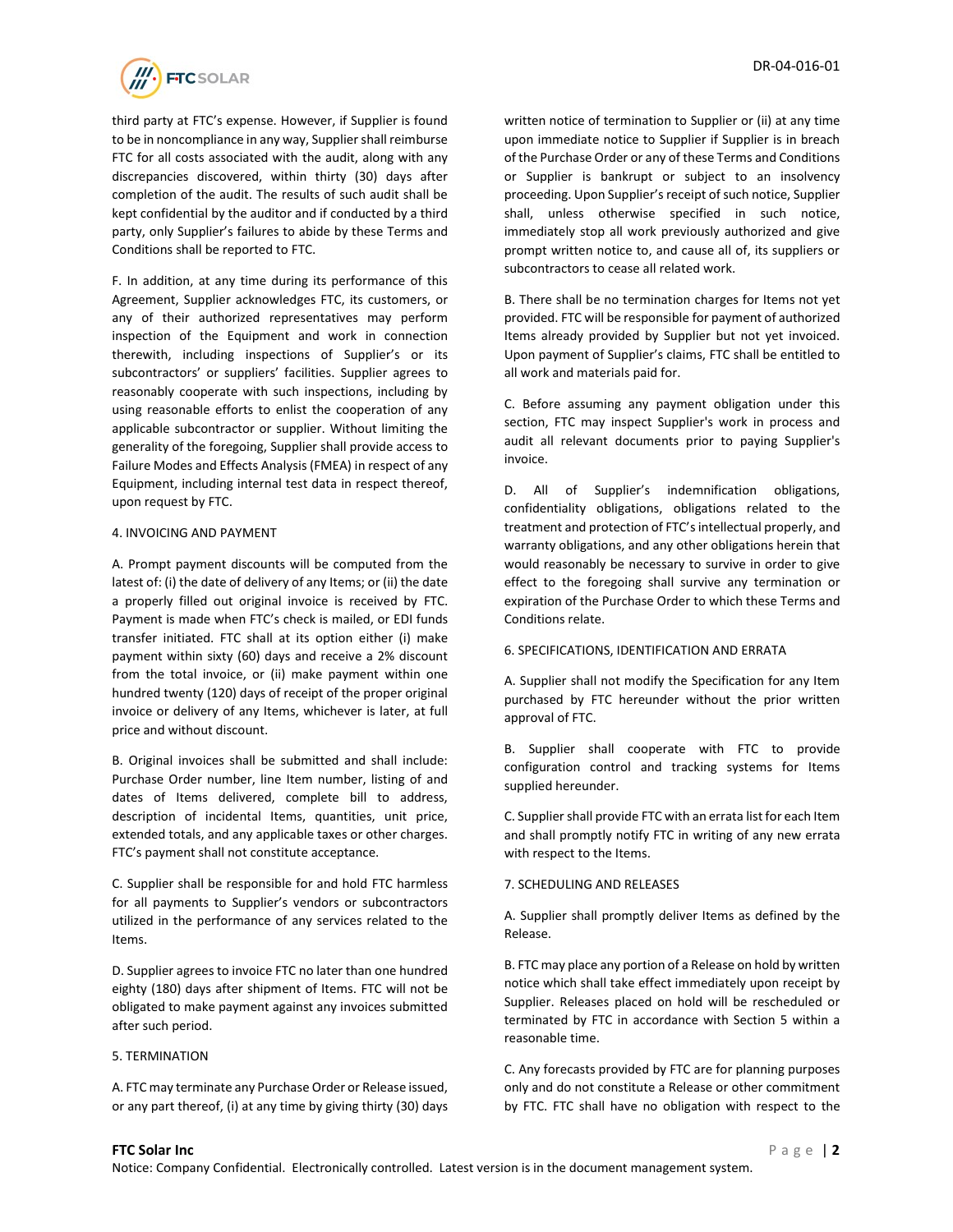

purchase of Items until such Items are specified in an issued Purchase Order which contains specific Release information for specific Items.

#### 8. WARRANTY

A. Supplier represents and warrants that: (i) All Items provided shall be free from defects in design, engineering, material and workmanship, shall be fit for their intended use and shall meet the descriptions, Specifications and performance standards provided in Purchase Order, (ii) all Items will meet and be in material compliance with any and all applicable laws, (iii) Supplier has the necessary right, title, and interest to provide said Items to FTC, (iv) said Items will be free of liens and encumbrances, and do not infringe any third-party intellectual property rights, (v) it is duly organized, validly existing and in good standing under the laws of its place of formation and is qualified to do business in each other jurisdiction where failure to so qualify would have a material adverse effect on its ability to perform its obligations under the Purchase Order, (vi) the execution, delivery and performance of the Purchase Order by it have been duly authorized by all necessary corporate or company action on the part of Supplier and do not and will not require the consent of any trustee or holder of any indebtedness or other obligation of Supplier or any other party, (vii) the Purchase Order has been duly executed and delivered by Supplier and constitutes the legal, valid and binding obligation of Supplier, enforceable against Supplier in accordance with its terms, except as such enforceability may be limited by applicable bankruptcy, insolvency or similar laws affecting creditors' rights generally and by general equitable principles, (viii) no action relating to the insolvency, liquidation or suspension of payments of Supplier has been taken, (ix) no governmental authorization, approval, order, license, permit, franchise or consent, and no registration, declaration or filing with any governmental authority is required on the part of Supplier in connection with the execution, delivery and performance of the Purchase Order and these Terms and Conditions, except those which have already been obtained or which such Party anticipates will be timely obtained in the ordinary course of performance and before being required by applicable law, (x) the execution, delivery and performance by such Party of this Contract will not conflict with or cause any default under its organizational documents, any indebtedness or other obligation of such Party or any other contract to which Supplier is a party or by which it or its properties may be bound or any applicable law governing Supplier or its performance hereunder, (xi) there are no actions, suits, proceedings or investigations pending or, to Supplier's knowledge, threatened in writing against it or its Affiliates at law or in equity before any court or governmental authority that individually or in the aggregate could materially and adversely affect such Party's ability to

perform its obligations under this Contract and (xii) Supplier is acting in accordance with applicable laws in all material respects.

B. All Items purchased by FTC are subject to inspection and test "Source Inspection" before being allowed to ship from Supplier's factory. Source Inspection requirements will be described in the Specification unless agreed otherwise in writing by the parties. Supplier shall be responsible for Source Inspections and shall provide FTC with written certification that Items tested have passed Source Inspection and comply in all respects with the requirements described in the Specification. FTC may participate, as it deems necessary, in Source Inspections. If any inspection or test is made on Supplier's premises, Supplier shall provide FTC with reasonable facilities and assistance at no additional charge. (i) Notwithstanding any Source Inspection or testing at Supplier's premises, all Items purchased by FTC are subject to FTC's inspection and test (qualification) before final acceptance at FTC's premises or the premises of FTC's customers. Final acceptance requirements are described in the Specification unless agreed otherwise in writing by the parties. Items rejected by FTC as not conforming to the Specification may be returned to Supplier at Supplier's risk and expense and, at FTC's option, such Item shall be immediately repaired or replaced.

C. Acceptance and/or inspection by FTC shall in no event constitute a waiver of FTC's rights and remedies with regard to any subsequently discovered defect or nonconformity, including any breach of warranty hereunder. Supplier shall either (i) promptly correct any non-conforming or defective Items or the impacts of any breach of warranty hereunder at no additional cost to FTC or (ii) at FTC's option, Supplier shall promptly repair, replace, or refund the amount paid for such Items. In either case, Supplier shall pay to FTC all incidental and consequential damages arising from any such defect or nonconformity or the breach of any warranty hereunder. Supplier shall bear the cost of shipping and risk of loss of all defective or nonconforming Items while in transit.

#### 9. CONFIDENTIALITY AND PUBLICITY

A. Either party may have or may be provided access to the other's confidential information and materials. Additionally, Supplier may be engaged to develop new information and materials for FTC, or may develop such information in the course of providing Items to FTC, which information will become, upon creation, FTC's confidential information unless otherwise previously agreed in writing. Provided information and materials are marked in a manner reasonably intended to make the recipient aware, information or materials are of a type or nature that the recipient should reasonably believe are to be kept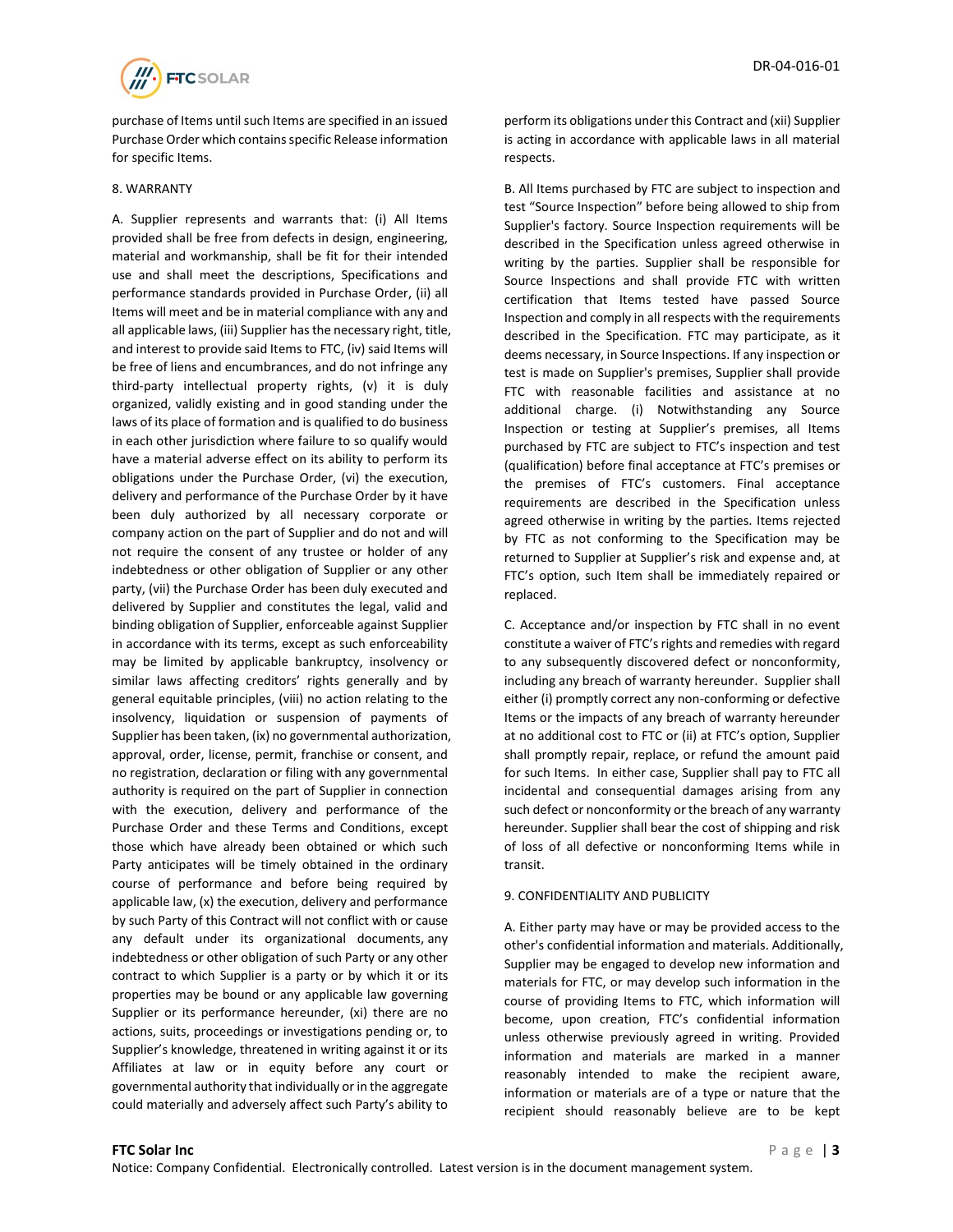

confidential, or the recipient is sent written notice within forty eight (48) hours of disclosure, that the information or materials are "Confidential", each party agrees to maintain such information in accordance with these terms and conditions, any separate non-disclosure agreement, confidentiality agreement or similar agreement entered into between the parties (a "Separate NDA"), in each such Separate NDA shall remain in full force and effect and be binding upon the parties from and after the date hereof. If the provisions of this Section 9 conflict with any Separate NDA, the terms of the Separate NDA shall control for all purposes. At a minimum each party agrees to maintain such information in confidence and limit disclosure on a need to know basis, to take all reasonable precautions to prevent unauthorized disclosure, and to treat such information as it treats its own information of a similar nature, until the information becomes rightfully available to the public through no fault of the non-disclosing party. Supplier's employees who access FTC's facilities may be required to sign a separate access agreement prior to admittance to FTC's facilities. Supplier shall not use any of the confidential information created for FTC other than for FTC.

B. Neither party will disclose the existence of this Purchase Order, nor any of its details, or the existence of the relationship created by this Purchase Order, to any third party without the specific, written consent of the other. Neither party may use the other party's name or trademarks in advertisements, brochures, banners, letterhead, business cards, reference lists, or similar advertisements without the other's written consent.

#### 10. INTELLECTUAL PROPERTY INDEMNIFICATION:

A. Supplier shall indemnify and hold FTC and its customers harmless from any costs, expenses (including reasonable attorneys' fees), losses, damages, or liabilities incurred because of actual or alleged infringement of any patent, copyright, trade secret, trademark, maskwork, or other intellectual property right arising out of the use or sale by FTC or FTC's customers of Items or FTC's products manufactured using the Item(s) or containing the Item(s), irrespective of whether FTC furnishes any specifications to Supplier, except as otherwise provided in this paragraph. FTC shall notify Supplier of such claim or demand and shall permit Supplier to reasonably participate in the defense or settlement thereof. If an injunction issues as a result of any claim or action, Supplier agrees at its expense and FTC's option to either: (i) procure for FTC and FTC's customers the right to continue using Items; (ii) replace them with noninfringing Items; (iii) modify them so they become noninfringing; or (iv) refund to FTC the amount paid for any Items returned to Supplier or destroyed. Regardless of which of the foregoing remedies is effected, Supplier shall pay to FTC rework expenses and incremental costs incurred

by FTC to procure alternative products required to fill orders placed by FTC and accepted by Supplier as of the effective date of the injunction. This indemnification shall not apply to the extent custom Items are manufactured to FTC's detailed design, unless otherwise provided in an agreement between the parties.

B. FTC shall defend, indemnify, and hold Supplier harmless from any costs or expenses arising from a rightful claim of infringement by a third party, where FTC furnishes and requires Supplier to use detailed specifications for the process of manufacturing the Item(s), and such infringement claim would not have occurred but for complying with such detailed specifications. Notwithstanding the foregoing, FTC shall have no liability to Supplier hereunder, if Supplier knows, or through the exercise of reasonable due diligence should have known, that the required manufacturing specification(s) infringe or potentially infringe another party's intellectual property rights.

C. The foregoing provides the entire set of obligations and remedies flowing between FTC and Supplier arising from any intellectual property claim by a third party.

#### 11. HAZARDOUS MATERIALS

A. If Items provided hereunder include or use Hazardous Materials, Supplier represents and warrants that Supplier and its personnel understand the nature of and hazards associated with the design and/or use of the Items including handling, transportation, and use of such Hazardous Materials, as applicable to Supplier. Prior to causing Hazardous Materials to be on FTC's property, Supplier shall obtain written approval from FTC's site Environmental/Health/Safety organization. Supplier will be fully responsible for and will indemnify FTC from any liability resulting from the actions of Supplier or its contractors in connection with: (i) providing Items containing or comprising Hazardous Materials to FTC; and/or (ii) the use of such Hazardous Materials in providing services related to the Items to FTC.

B. Supplier will timely provide FTC with material safety data sheets and any other documentation reasonably necessary to enable FTC to comply with applicable laws and regulations.

C. Supplier warrants that Items supplied to FTC comply with FTC's environmental and safety policies and procedures, and do not contain and are not manufactured with any ozone depleting substances, as those terms are defined by law.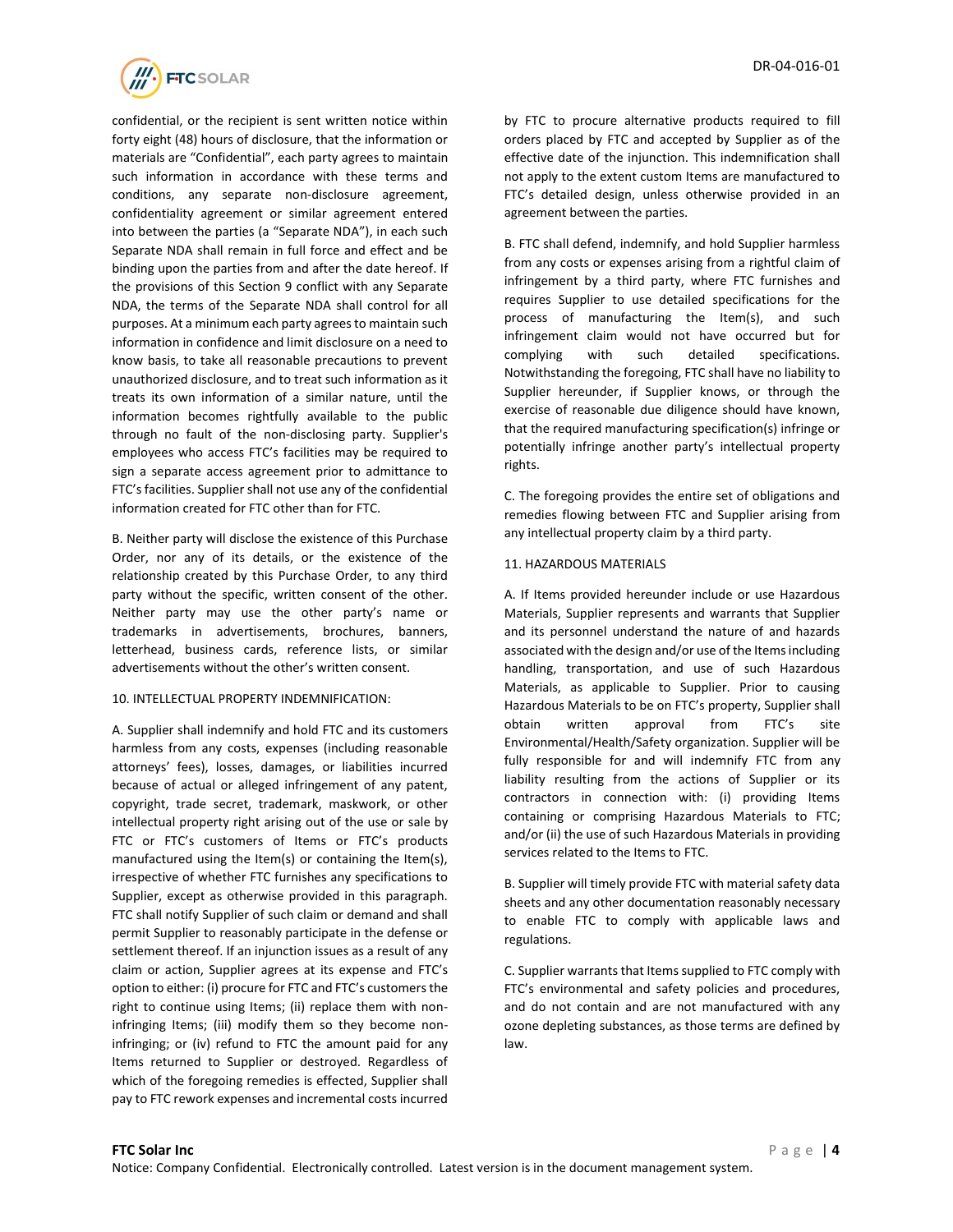

# 12. INSURANCE

A. Without limiting or qualifying Supplier's liabilities, obligations, or indemnities otherwise assumed by Supplier pursuant to these Terms & Conditions, Supplier shall maintain, at its sole cost and expense, with companies reasonably acceptable to FTC, Commercial General Liability and Automobile Liability Insurance with limits of liability not less than USD\$1,000,000.00 per occurrence and including liability coverage for bodily injury or property damage (1) assumed in a contract or agreement pertaining to Supplier's business and (2) arising out of Supplier's Items or work. Supplier's insurance shall be primary, and any applicable insurance maintained by FTC shall be excess and noncontributing.

B. Supplier shall also maintain statutory Workers' Compensation coverage in the amount required by law, and Employers' Liability Insurance in the amount of USD\$1,000,000.00 per occurrence.

C. If Supplier is providing any professional service to FTC in connection with the Items, Supplier shall maintain Professional Liability Insurance (including errors and omissions coverage) with liability limits not less than USD\$1,000,000.

D. All the foregoing insurance policies required of Supplier shall (i) include a waiver of subrogation in favor of FTC and its employees; and (ii) name FTC as an additional insured. Supplier shall provide FTC with properly executed Certificate(s) of Insurance prior to commencement of performance of this Agreement and shall notify FTC, no less than thirty (30) days in advance, of any reduction or cancellation of the above coverage.

#### 13. COMPLIANCE WITH LAWS AND RULES

A. Supplier shall comply with all national, state, and local laws and regulations governing the manufacture, transportation, export, and/or sale of Items. Supplier shall comply with the EICC Code of Conduct and all environmental, safety, health, labor and ethics laws and regulations at national, regional, and local levels. Neither Supplier nor any of its subsidiaries will export/re-export any technical data, process, or product directly or indirectly (including the release of controlled technology to foreign nationals from controlled countries), to any country for which the United States government or any agency thereof requires an export license or other government approval without first obtaining such license. Supplier hereby represents and ensures that it does not and will not supply to FTC any conflict minerals (materials that directly or indirectly finance or benefit armed groups in the Democratic Republic of Congo (DRC) and adjoining countries), including Tantalum (Ta), Tin (Sn), Tungsten (W),

and Gold (Au). Supplier further agrees it will inform all its own suppliers of this policy and undertake to ensure that such policy is complied with by its own suppliers. FTC shall have the right to audit Supplier's compliance with this provision at any time.

B. If Supplier performs any services or delivers any goods on FTC's premises or the premises of FTC's customers, Supplier agrees to comply with all of FTC's safety and security relations and all other pertinent safety regulations imposed by law and (b) provide FTC with evidence of insurance in accordance with the minimum limits required by FTC. Supplier and its assigns, employees, representatives, subcontractors, and agents agree to comply with all directives of FTC's supervisory personnel and further agree not to interfere with any of FTC's operations. Noncompliance with the foregoing may, at FTC's option, result in cancellation of this Order for cause.

C. Supplier agrees to comply with the anti-bribery and books and records provisions of the Foreign Corrupt Practices Act ("FCPA"), the principles set out in the Organization for Economic Cooperation and Development Convention Combating Bribery of Foreign Public Officials in International Business Transactions ("OECD Convention"), and with all local laws prohibiting bribery and similar unethical business practices, and with FTC's policies and procedures related to the same that have been made available to you ("FTC Policy"). Supplier represents and warrants that, in connection with the business project that is the subject of this agreement, it has not paid, offered, promised or authorized, directly or indirectly, a payment of anything of value in violation of the FCPA, the OECD Convention, local law, or FTC Policy. Supplier certifies that it is not a foreign official (which includes being an officer, employee, or representative of any foreign government, department, state-owned, state-controlled, or state– operated entity, or a public international organization, of any political party, or being a foreign political candidate). A payment, offer, promise or authorization that is prohibited under this clause constitutes a material breach of the Agreement and FTC may, in its sole discretion, terminate this Agreement immediately upon written notification to Supplier. Supplier agrees to hold FTC harmless for any monetary harm or damages it suffers as a result of Supplier's actions in violation of the FCPA, the OECD Convention, or local law, and further agrees to indemnify FTC for any liability imposed as a result of Supplier's violation of the FCPA or local law. Supplier agrees to permit FTC reasonable and timely access to its books and records and facilities as may be necessary to ensure compliance with the books and records provisions of the FCPA, the OECD Convention, or to monitor compliance with this clause 13.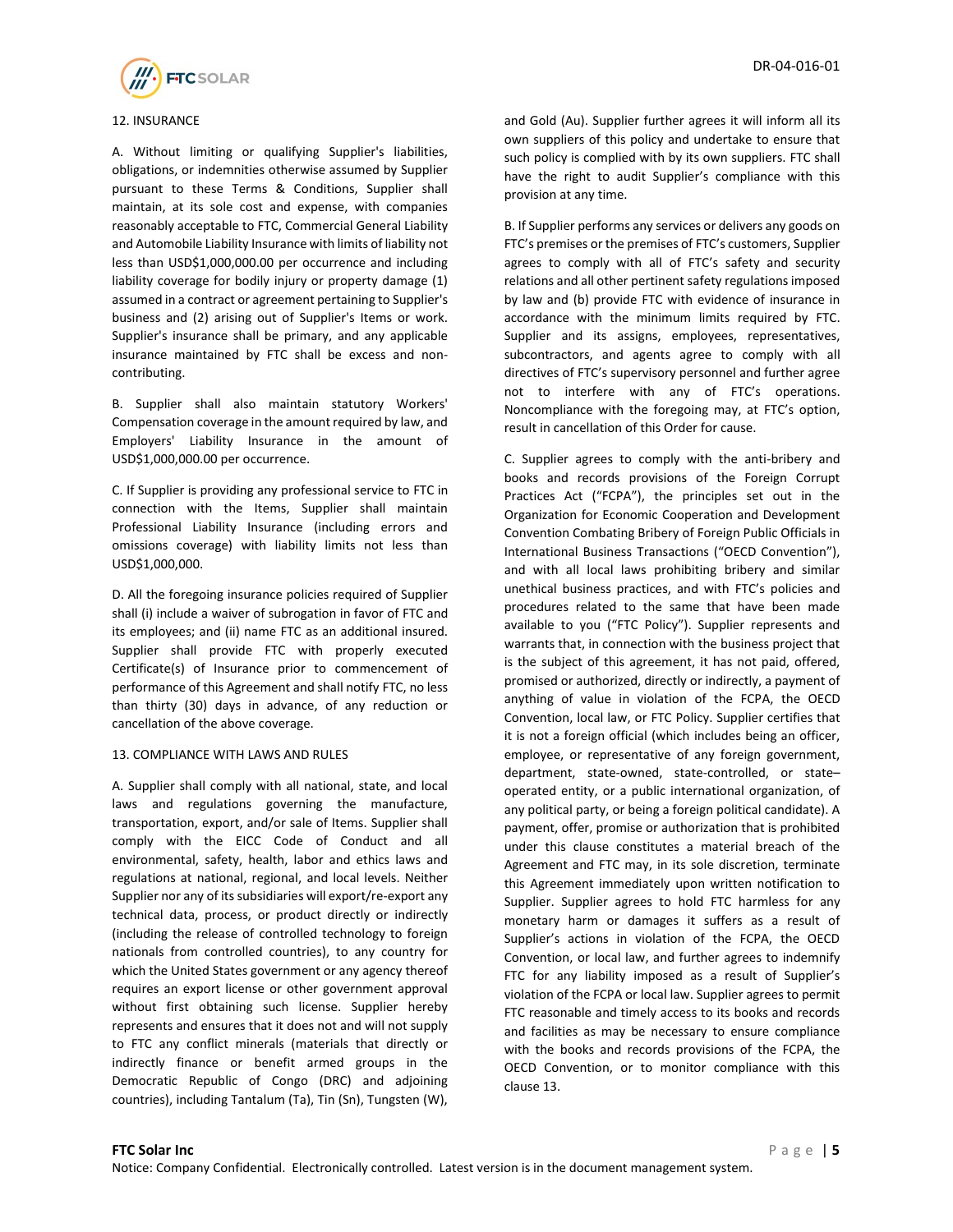

14. GENERAL INDEMNIFICATION Supplier shall, to the fullest extent permitted by law, protect, defend, indemnify, and hold FTC harmless from and against any and all claims, liabilities, demands, penalties, forfeitures, suits, judgments, and the associated costs and expenses (including reasonable attorney's fees), which FTC may hereafter incur, become responsible for, or pay out as a result of: (i) death or personal injury (including bodily injury) to any person, destruction or damage to any property, contamination of or adverse effects on the environment, and any cleanup costs in connection therewith, or any violation of law, governmental regulation or orders, to the extent caused any negligent or willful acts, errors, or omissions by Supplier, its employees, officers, agents, representatives, or subcontractors or dangerous defects in Items, (ii) any violation of law by Supplier its employees, officers, agents, representatives, or subcontractors or (iii) arising out of any breach by Supplier of these Terms and Conditions (including the warranties set forth herein), the Purchase Order or any related documentation, including any claims made against FTC by FTC's customers or other third parties for delay liquidated damages, other liquidated damages, general damages for late delivery, damages related to quality or warranty, or otherwise, each to the extent arising out of any such breach of Supplier.

#### 15. RELATIONSHIP BETWEEN THE PARTIES

The relationship of the parties hereto is that of independent contractors. Nothing in any Purchase Orders issued hereunder shall be construed as creating any employment relationship, partnership, joint venture, or agency between the parties. FTC is not subject to any exclusivity obligations with Suppliers and is free to and shall not be restricted from procuring items or equipment from other manufacturers or suppliers, including those that are the same as or similar to the Items and the Equipment.

#### 16. OWNERSHIP AND BAILMENT RESPONSIBILITIES

A. Any Specifications, drawings, schematics, technical information, data, tools, dies, patterns, masks, gauges, test equipment, and other materials furnished or paid for by FTC shall: (i) be kept confidential; (ii) remain or become FTC's property; (iii) be used by Supplier exclusively for FTC's orders; (iv) be clearly marked as FTC's property and segregated when not in use; (v) be kept in good working condition at Supplier's expense; and (vi) be shipped to FTC promptly on demand.

B. Supplier shall insure FTC's property and be liable for loss or damage while in Supplier's possession or control, ordinary wear and tear excepted.

### 17. DEVELOPMENTS AND INTELLECTUAL PROPERTY

A. Supplier represents and warrants that Supplier has no outstanding agreement or obligation that is in conflict with any of the provisions of these Terms and Conditions, or that would adversely affect Supplier's performance hereunder or FTC's exclusive right to Developments (defined below), and Supplier agrees that Supplier shall not enter into any such conflicting agreement while supplying the Items.

B. Supplier agrees that all works of authorship, inventions, improvements, developments, and discoveries conceived, made, or discovered by Supplier, solely or in collaboration with others, in the course of development of Items for FTC hereunder as well as all patents, copyrights, trade secrets, trademarks, and other intellectual property rights therein and thereto (collectively, "Developments"), are the sole property of FTC. Supplier agrees to assign (or cause to be assigned) and does hereby assign fully to FTC all such Developments.

C. Supplier agrees to assist FTC, or its designee, at FTC's expense, in every proper way to secure FTC's rights in the Developments, including the disclosure to FTC of all pertinent information and data with respect thereto and the execution of all applications, Specifications, oaths, assignments, and all other instruments which FTC may deem necessary in order to apply for and obtain such rights and in order to assign and convey to FTC, its successors, assigns, and nominees the sole and exclusive rights, title, and interest in and to such Developments. Supplier further agrees to assist FTC in enforcing all patents, trademarks, copyrights, trade secrets, or other ownership rights to protect FTC's exclusive interest in Developments.

D. FTC acknowledges and agrees that Supplier shall retain sole and exclusive ownership of, and/or unrestricted right to license, any invention, improvement, development, concept, discovery, or other proprietary information owned by Supplier. ("Supplier IP"). Notwithstanding the foregoing, Supplier agrees that if in the course of developing the Items, Supplier incorporates any Supplier IP into any Development developed hereunder, FTC is hereby granted and shall have a nonexclusive, royalty free, perpetual, irrevocable, worldwide license, including the right to sublicense, under any such Supplier IP to make, have made, use, import, prepare derivative works of, reproduce, have reproduced, perform, display, offer to sell, sell, or otherwise distribute such invention, improvement, development, concept, discovery, or other proprietary information as part of or in connection with such Development. E. Supplier represents, warrants, and agrees that it will not incorporate any thirdparty intellectual property into any Development or deliverable provided hereunder without notifying and obtaining the prior written approval of FTC. F. Supplier hereby waives any and all moral rights, including the right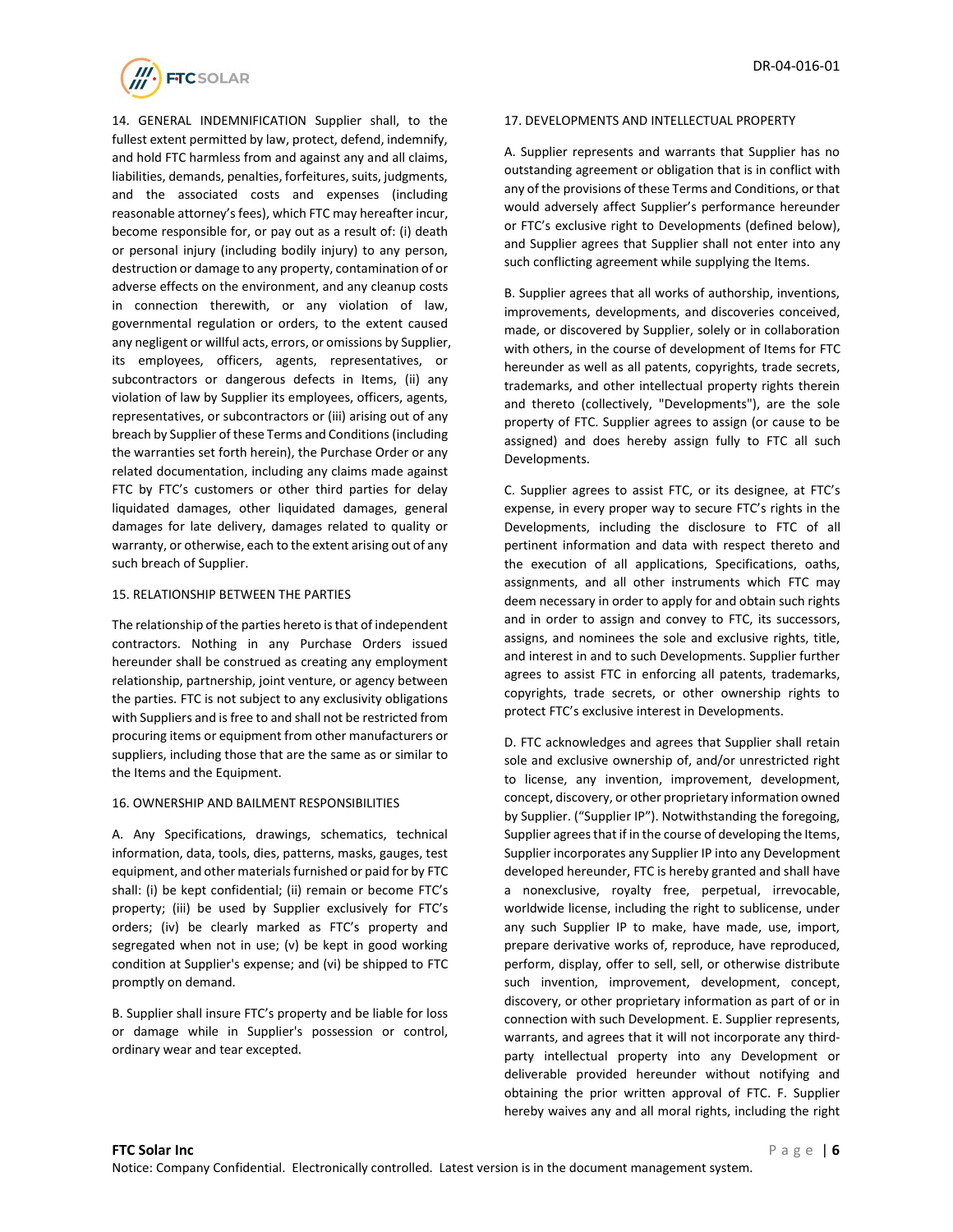

to identification of authorship or limitation on subsequent modification, that Supplier (or its employees) has or may have in any invention, materials, or other deliverables assigned to FTC hereunder. G. Supplier warrants that: (1) all of its employees or contractors who perform work for it hereunder will have entered into written agreements with Supplier which ensure that the work they do is subject to the terms and conditions of this Section 17; and (2) it will not incorporate any developments into deliverables to be provided to FTC which contain intellectual property not assignable or licensable to FTC as provided in this Section 17, without FTC's prior written consent.

18. GOVERNING LAW AND JURISDICTION; LANGUAGE. The Purchase Order and these Terms and Conditions and all claims arising out of or relating to the same and the transactions contemplated hereby shall be governed by the laws of the State of New York, without regard to any conflicts of law principles that would result in the application of any law other than the law of the State of New York. The Convention on the International Sale of Goods shall not apply to the Purchase Order and these Terms and Conditions.

Any dispute under the Purchase Order or these Terms and Conditions shall be finally settled by binding arbitration in accordance with the Commercial Arbitration Rules of the American Arbitration Association ("AAA") then in effect (the "Rules"), except as modified herein and unless the Parties agree otherwise in writing. The place of Arbitration shall be New York, New York or, if elected by FTC, Hong Kong. The award shall be in writing and shall be a reasoned award, and shall be final and binding upon the parties, and shall be the sole and exclusive remedy between the parties regarding any disputes hereunder or under the Purchase Order. Judgment upon any award may be entered in any court having jurisdiction.

The Purchase Orders and these Terms and Conditions are drafted in the English language and any translation of them is done for convenience purposes only and shall not be legally binding. Any notice given or other documents provided under or in connection with the Purchase Orders and these Terms and Conditions shall be in English. The English language version of the Purchase Orders and these Terms and Conditions and any notice or other document relating to the same shall prevail if there is a conflict between the English language version and any other version in a different language. The English version of the Purchase Orders and these Terms and Conditions shall control any dispute arising from or related to the same.

# 19. HUMAN RIGHTS REQUIREMENTS.

Attached hereto is the FTC Solar Human Rights Policy which is hereby incorporated by reference as Schedule 1 and Supplier accepts and agrees to abide by said policy.

# 20. AGREEMENT TO NOT SOURCE PROHIBITED CONTENT.

Supplier covenants and agrees that the Equipment supplied to FTC hereunder shall in no event contain any Prohibited Content. Upon the discovery by FTC that any Equipment contain Prohibited Content, such Equipment shall be deemed to be rejected and not accepted ("Disputed Equipment") regardless of when discovered and (i) FTC shall be entitled to all remedies provided hereunder in respect of such Disputed Equipment and (ii) the supply of such Disputed Equipment by Supplier shall constitute a material breach of the agreement.

Supplier shall furnish FTC an invoice referencing each shipment of Equipment and as a condition to payment of each invoice, such invoice shall be accompanied by: (a) a certificate confirming (i) the country of origin of the Equipment, that the cells incorporated therein are manufactured by Supplier and that such Equipment including any component thereof have no Prohibited Content and (ii) that the deliverables required pursuant to this Purchase Order have been delivered, as applicable, (b) such supporting documentation and additional data as FTC, may reasonably request to substantiate the delivery and acceptance of the Equipment in question.